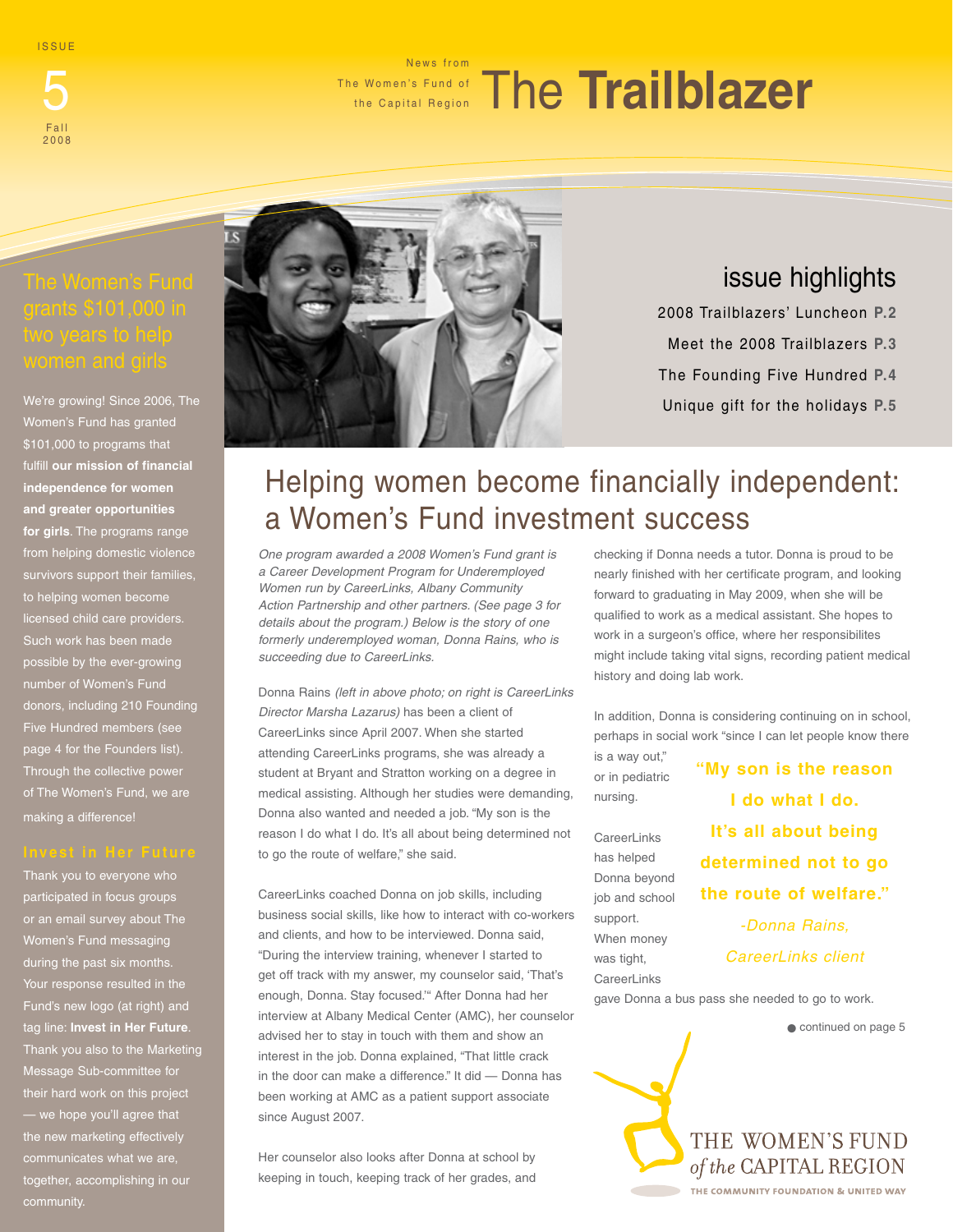**The annual Trailblazers' luncheon is organized by a dedicated committee of Women's Fund volunteers, one of five committees that make The Women's Fund successful. Would you like to join us? Volunteers are always sought for the committees listed below; contact Megan Allen at mallen@unitedwaygcr.org or 456-2200, ext. 126 to learn more.**

### **• Grants Committee:**

Solicits grant applications and recommends projects for funding; monthly meetings at noon in Albany.

**• Marketing Committee:**

Splits into the events and communications subcommittees as needed; coordinates all marketing materials and plans all events; monthly meetings at 9 a.m. or lunch-time in Albany.

**• Resource Development Committee**: Raises funds to support The Women's Fund; monthly meetings at 8:30 a.m. via teleconference or in Albany.

**• Volunteer Committee:**  Organizes volunteer opportunities that support The Women's Fund mission; monthly meetings at 7 a.m.

# Record 300 attend 2008 Trailblazers' Luncheon

### Five grant recipients and three Trailblazers recognized at annual event

Almost 300 people attended the June 3 Trailblazers' Luncheon at the Desmond Hotel and Conference Center to honor three outstanding women who received The Women's Fund of the Capital Region 2008 Trailblazer Award: **Sister Constance Casey, snjm**; **Jane Golub**; and **Candace King Weir**. Benita Zahn of WNYT NewsChannel 13 served as emcee.

The Trailblazers shared stories about their personal challenges and strong belief in the importance of supporting community efforts on behalf of women and girls in our community. (See next page for more information.)

The Women's Fund 2008 grant awardees also were announced at the luncheon. These included **Strengthening the Bond Between Mothers and Daughters** (partners: Girls Incorporated of the Capital Region, Bank of America, and The Sage Colleges); **Career Development Program for Underemployed Women** (partners: Albany Community Action Partnership, CareerLinks, Equinox Inc., and SEFCU); **Older Women's Stability & Independence** (partners: Jewish Family Support Services of Northeastern New York, Catholic Charities

Support Services, Community Caregivers, Bethlehem Senior Services, and the Neighborhood Naturally Occurring Retirement Community); **Project Hope and Power** (partners: Domestic Violence and Rape Crisis Services of Saratoga County, and Soroptimists International of Saratoga County); and **St. Patrick's Home-Based Child Care Partnership** (partners: Catholic Charities, SEFCU, and Capital District Child Care Council).

The event raised more than \$30,000 to support The Women's Fund. One hundred fourteen people comprised the luncheon's Honorary Committee; and Academy of the Holy Names, Price Chopper's Golub Foundation, and C. L. King Inc., each sponsored a table at the event.



**Above, 2008 Trailblazer Candace King Weir accepts her award.** 



**Above, Founding Five Hundred members mingled at the reception immediately before the luncheon.**



**Above, Women's Fund Chair Susan Haigh Houpt (left) presents a grant check to St. Patrick's Home-Based Child Care Partnership, represented by Tamae Memole (center) and Emily Gilbert (right).**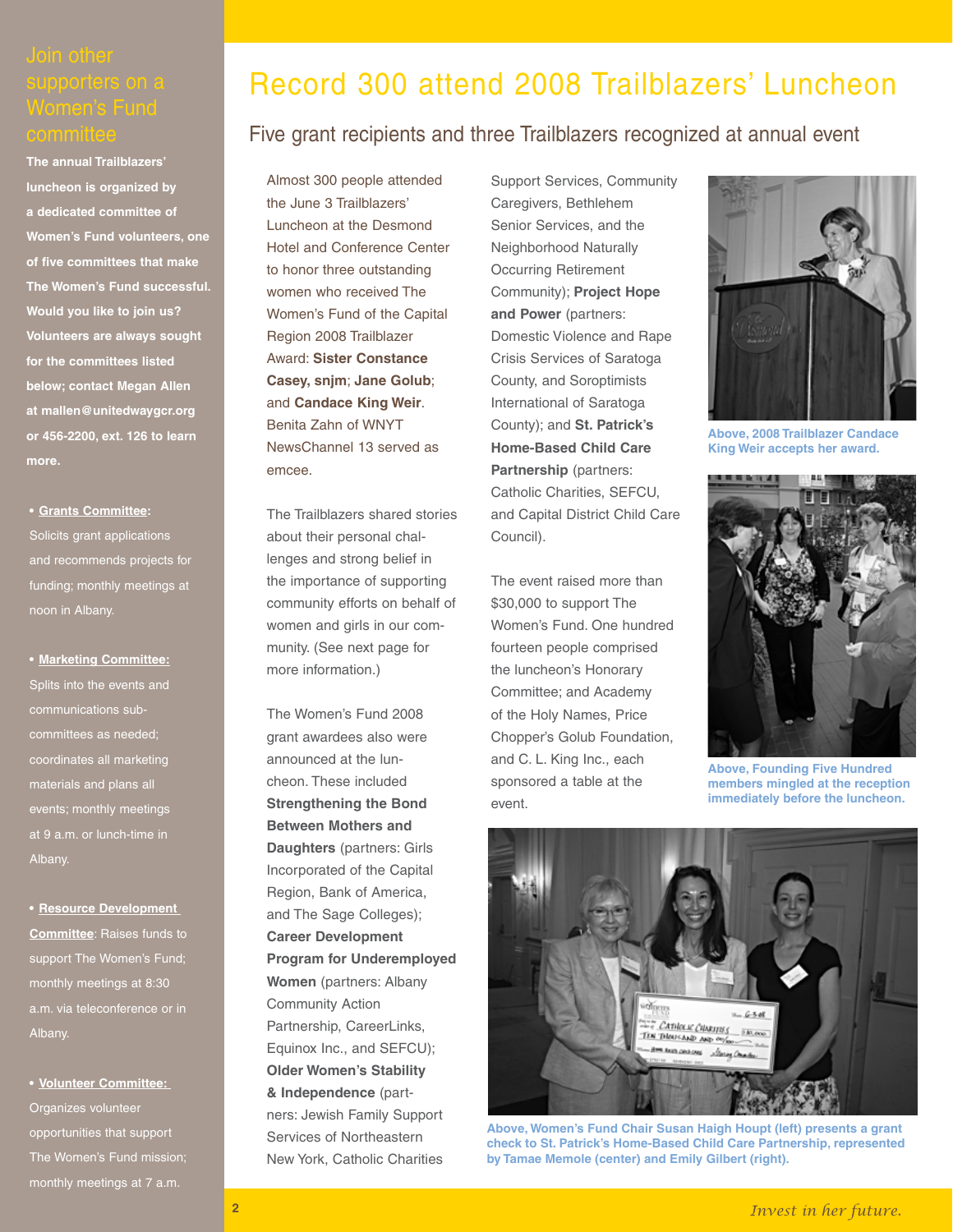## 2008 Trailblazers lead the way for women and girls

Three outstanding Capital Region women were honored as Trailblazers at The Women's Fund for the Capital Region June 3 luncheon: **Sister Constance Casey, snjm**, **Jane Golub** and **Candace King Weir**. Each woman was selected because of her philanthropic leadership, which has inspired others to support efforts on behalf of women and children. Each has demonstrated a long commitment to community initiatives and is an outstanding role model.

Sister Constance Casey, snjm, is President and CEO of Academy of the Holy Names, a Catholic college-preparatory school for young women in grades pre-K-12. In her remarks, Sr. Connie described a trailblazer as a person who marks a trail through the wilderness. She said she believed she had been doing just the ordinary callings of life and responding to the needs she saw. She added that she tries to serve as a role model for young people and in particular for young women.

Jane Golub, Director of Vendor Marketing Programs, Price Chopper Supermarkets, taught in the Niskayuna elementary schools for 23 years. She worked with the Anti-Defamation League to bring "A World of Difference" — a prejudice reduction program — to public schools in the Capital District, and was selected by the NYS Department of Education to coordinate the development of the program in schools throughout the state. She also trained hundreds of local teachers on how best to use that curriculum in the classroom. She emphasized that her strong belief in teaching children about prejudice and how to counteract it has been an important part of her life.

Candace King Weir is President of C.L. King & Associates, Inc., an investment management



**The 2008 Trailblazers are, from left: Candace King Weir, Sister Constance Casey, snjm, and Jane Golub.**

company she founded more than 35 years ago. Her firm was one of the first women-owned security firms in the United States, and she spoke about how few women leaders there have been in the financial sector until very recently. Her accomplishments are proof of the power of women's determination to make their way in a male-dominated field.

# Women's Fund invests in study on career counseling for low-income women

**"The strength of The Women's Fund is that** 

**it's visionary, that it's not a traditional funding source."** 

*-Kathy Cloutier, ACAP*

**A Women's Fund grant awarded to the newly-formed Career Development Program for Underemployed Women in June is at work to make a real difference in the lives of women in the Capital Region. Kathy Cloutier, Executive Director of Albany Community Action Partnership (ACAP), and Marsha Lazarus, Director of ACAP's CareerLinks Program, are collaborating with two other partners to create an innovative program for women trying to climb out of poverty.** 

The Women's Fund grant award is helping guide these partners through the process of implementing an effective and sustainable career program. CareerLinks, a 9-year-old career counseling and employment program for low-income individuals, merged with ACAP in August to strengthen both programs and better utilize funding sources. It's the kind of collaboration The Women's Fund looks for in the grant review process, a collaboration of community agencies where each uses its strengths to best serve clients.

ACAP and CareerLinks are working to create a sustainable model that will focus resources where they will be most effective. A study will first help the organizations identify women most in need of services and determine who is providing other support services to these clients. This study is vitally important to the successful execution of the program. Ultimately the program developed from

this strategic planning will provide education, resources and expertise to women living in poverty so they can become employed and move beyond a survival lifestyle to financial independence. For women already employed, the Career Development Program will provide career counseling to help them move up the financial ladder and out of working poverty.

"The strength of The Women's Fund is that it's visionary, that it's not a traditional funding source," states Kathy Cloutier. Traditional sources often come with

> restrictions or artificial time limits not connected to the program objectives. "The Women's Fund grant is allowing us to come up with a plan to collaboratively support our clients and programs without those restrictions. It's innovative!" She is also grateful to The Women's Fund for feedback on their original proposal, which helped strengthen the program. "It reinforces how dedicated The Women's Fund is to improving the community."

> The other two partners collaborating on the grant are Equinox Inc. and SEFCU. Equinox is working as a source of referrals and counseling and support for participants, and SEFCU contributes

experts to provide skill-building (in budgeting and how to improve credit). Kathy Cloutier stresses the grant is helping all the partners learn to be more effective with limited resources. "We are using The Women's Fund grant to learn to impact more women with less money and do it well." Look for updates on this program in future newsletters.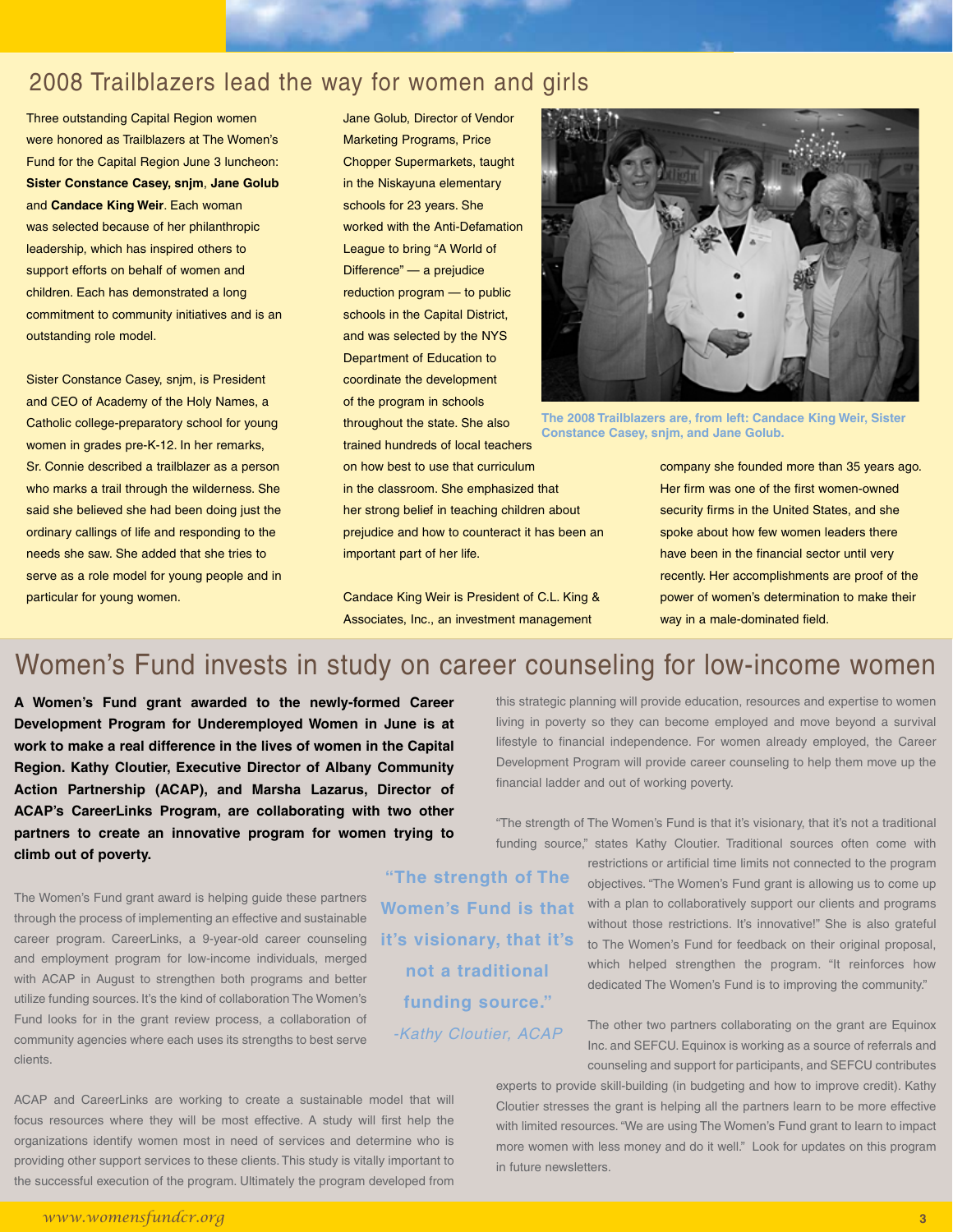

# Founding Five Hundred

Thank you to the 210 donors listed below, who have given a Founder's gift (as of October 22).

#### **Summit Society** \$10,000+ Deborah Ryan

#### **High Peaks Partners**

\$1,000 – \$4,999 Joan Gould Dr. Shirley Ann Jackson Keeler Motor Car Company Kaleel Jamison Consulting Group Deborah Y. Kopp Catherine Lewis Jennifer L. MacPhee Ruth H. Mahoney Norma Meacham A.C. Riley Amy Welsh

#### **Founder** \$500 A & E Consulting Ellin D. Alexander Megan Allen Jane Altes Sheila A. Ambrose Jennifer Amstutz Mary L. Anderson Anonymous (6) Alysa Ball Arnold Laurie J. Bacheldor Betty Lou Bailey\* Cindy Ball Deb Balliet Lauri Baram Maria Scott Barbieri Betty C. Barlyn

Judith A. Barnes

Lynn Wright Barnes Mary Druke Becker\* Phoebe Bender Marie C. Bettini Carole Biegen Karen Bilowith Susan Birkhead L. Ann Bish Susan L. Blabey Sarah M. Boggess Eileen M. Borden, PhD Emily Grace Borden Teri Bordenave Stephanie E. Bortis Dale Broman Charlotte S. Buchanan Sandra Buhrmaster Julie Burgess Melanie J. Calzone Diane Cameron Diane L. Campion Charles Carletta Claudia Carroll Nancy E. Carey Cassidy Kathryn Cassimeris Leslie A. Cheu Cristine Cioffi Elizabeth Coco Mary Ann Cooper Anne Reynolds Copps Evelyn Currie Lorraine D'Aleo Denise Desmond Gloria DeSole Diane Deveines, MD Mary Ann DiChristopher Ann DiSarro Katharine Doran

Kate Dudding Leslie Ellis Mary Anne Faro Lorraine Ferguson Martha H. Fleming Catherine Forth Ann Marie Franke E. Kristen Frederick Erica Ball Fuller Janet E. Gargiulo GE2McS - The Sage Colleges Sue Gertz Maggie Gillis Lisa Giruzzi Jane N. Golub Mona J. Golub Addy Graham Jeanie Guity Sandra Gull Susan Haigh Houpt Trudy E. Hall Denise L. Harlow Karen E. Harris Joan Heffler Analine S. Hicks Barbara Hoehn Catherine W. Hoffman\* Nancy E. Hoffman Elizabeth M. Hood Dr. Inge Jacobs Honorable Kathleen M. Jimino Karen B. Johnson Julie Michaels Keegan, Esq. Ellie Kittle-Ingalsbe Kathy Lanni Lucy Larner

Alicia D. Lasch Diane LaVigna-Wixted Kane & Lekakis Kelly Lester Lynn Lisy-Macan Terri Little Kara Conway Love, Esq. Ann MacAffer Kay E. MacLaury Laura Mann Sharyn L. Marchione Suzanne Marshall Caroline Mason Micki Massry Mary E. "Helen" Mathews Donna McAndrews Isabelle McAndrews Louise McColgin Dianne Meckler Allison Minnick Meyers Christine Miles Stacey A. Millman Diane Muccigrosso Beth Muthersbaugh Jeanne H. Neff Allison Newman Nancy O'Keeffe Donna O'Leary Deborah Onslow Karen Opalka Mary Lou O'Toole Theresa Page Coleen Murtagh Paratore Carmel Patrick Lauren Payne Katherine D. Pelham Marilyn A. Pendergast Kim Perone

**FOR MORE INFORMATION Visit us at www.womensfundcr.org**

> Tara Peterson Cindy Phillippe Anne P. Phillips Carol C. Possin, PhD Christine Heslin Powers Nancy Meyers Preston Professional Women's Network Vera Prosper, PhD Barbara J. Pryor Mel Quinlan Alissa M. Quinn Helen Rack and Ed Guetig Linda D. Richardson Anne Robb Lisa A. Roberts Gloria H. Rodgers Kathleen Rooney Debra Rosecrans Raona Roy Sheilah R. Sable Judith R. Saidel, PhD Anne Saile Patricia Salkin Pamela Sawchuk Brown Ellen Sax Margaret H. Schadler, PhD Sarah J. Schermerhorn Mary Seeley Mary A. Shaheen Jean K. Sheviak Sue Kidd Shipe, PhD Gladys G. Siegel Sharon D. Siegel Connie Cahill Sise Patricia A. Skinner Deborah A. Slezak Suzann L. Smart

Christine Standish Marcia M. Steiner Mary E. Stokes Barbara Lee Strangfeld Gail Sundling Esther Swanker The Rev. Sandra L. Tatem Leslie Thiele and Ken Larsen Trudi Thun Joanne Tobiessen Susan Anderson Touhey Diane S. True Lynette M. Tucker Kay & Bill Valentino Susan D. Van Raalte Amy Vegter Dora M. Vine Janet Diana Vine Candace King Weir Jaruloch Whitehead Michelle H. Wildgrube Barbara I. Wyman YWCA of Schenectady Jane S. Zacek Karen Zalewski-Wildzunas Kathy Schofield Zdeb Susan C. Zeltmann

### **Matching Gifts**

Bank of America GE Foundation Key Foundation

*\*Deceased*

## Let Yes, I want to contribute to The Women's Fund

### **Become a Member of the Founding Five Hundred**

| Individual or Non-Profit Organizations                    |                  |                  | $\bigcirc$ \$500 |  |  |
|-----------------------------------------------------------|------------------|------------------|------------------|--|--|
| <b>Associations or Businesses</b>                         |                  |                  | $O$ \$1,000      |  |  |
| Other amount                                              | $\bigcirc$ \$250 | $\bigcirc$ \$100 |                  |  |  |
| My donation is eligible for gift matching by my employer: |                  |                  |                  |  |  |
|                                                           |                  |                  |                  |  |  |

Please list name as desired on Founders roster:

| Founding 500 members receive a sterling silver pin by jewelry designer Michael Dunn |  |  |  |  |
|-------------------------------------------------------------------------------------|--|--|--|--|
| Name                                                                                |  |  |  |  |
| <b>Address</b>                                                                      |  |  |  |  |
| Telephone/E-mail                                                                    |  |  |  |  |

\_\_\_\_\_\_\_\_\_\_\_\_\_\_\_\_\_\_\_\_\_\_\_\_\_\_\_\_\_\_\_\_\_\_\_\_\_\_\_\_\_\_\_\_\_\_\_\_\_\_\_\_\_\_\_\_\_\_\_\_\_\_\_\_\_\_\_\_\_\_\_

*If this box is not checked, donors names will be published in all Women's Fund materials.*

#### **This donation is a gift.** Please send a card acknowledging this gift to recipient:

| <b>Method of Payment</b>   |                               |                                                                                  |
|----------------------------|-------------------------------|----------------------------------------------------------------------------------|
|                            |                               | O My check is enclosed. (Make payment to The Women's Fund of the Capital Region) |
| O Please bill me.          |                               |                                                                                  |
| Credit Card: <b>O</b> Visa |                               | <b>Example 20 Mastercard</b>                                                     |
|                            | O American Express O Discover |                                                                                  |
|                            |                               |                                                                                  |
|                            |                               |                                                                                  |
|                            |                               |                                                                                  |
|                            |                               |                                                                                  |
|                            |                               |                                                                                  |

*Mail this form to:*

The Women's Fund of the Capital Region, PO Box 13865 Albany, NY 12212 OR, donate online at www.womensfundcr.org

O I prefer to stay anonymous.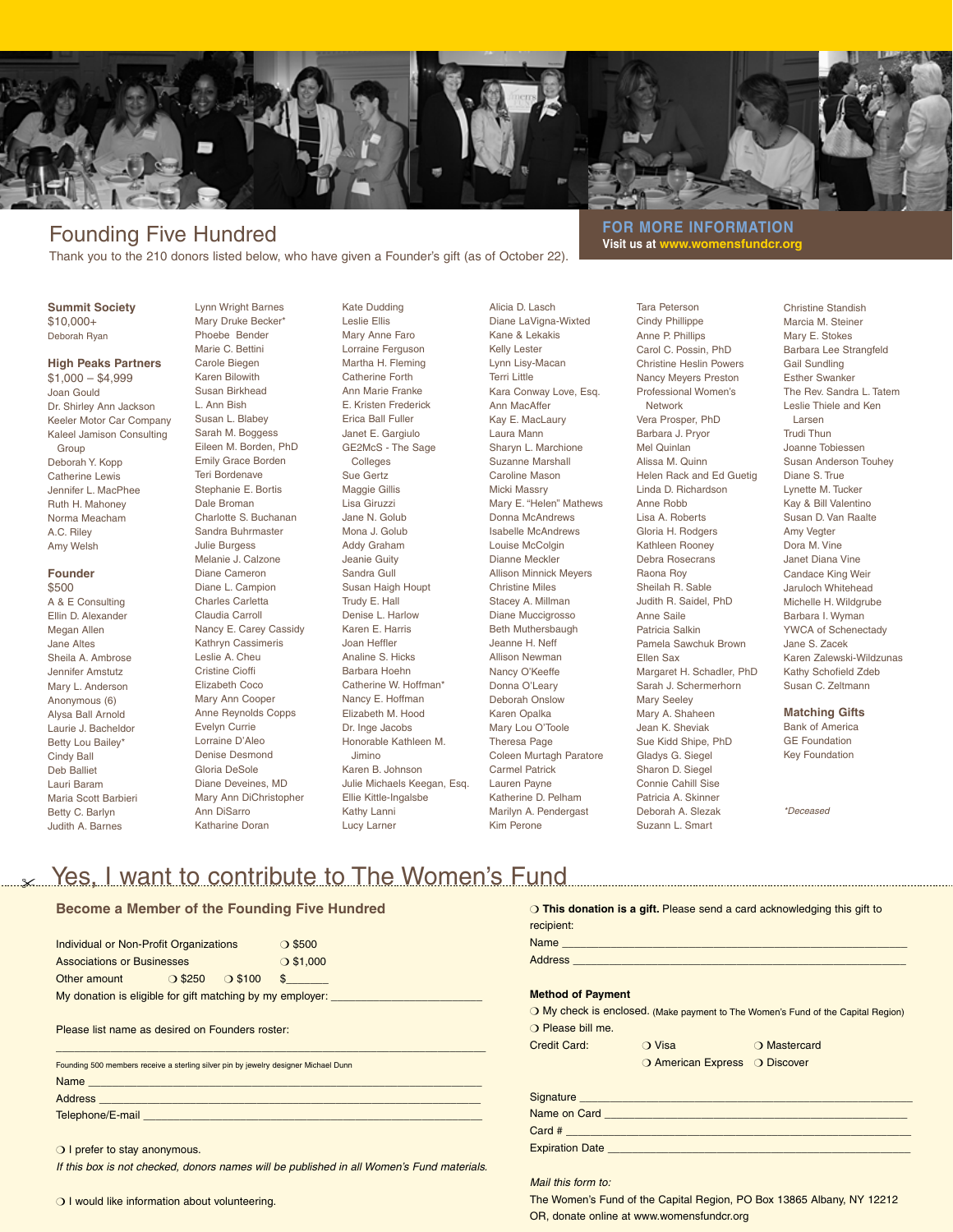# Looking for a unique and meaningful gift this holiday season?

Honor a special woman in your life during the holidays with a donation to The Women's Fund of the Capital Region. All recipients will receive a special card acknowledging your generosity in their honor. For donations



of \$500 or more, the recipient will also join the Founding Five Hundred and receive a sterling silver pin handcrafted by Michael Dunn. Complete the pledge form on page 4, visit our web site (www.womensfundcr.org), or call Amy Clinton at 456-2200, ext. 122 to

give a gift that will invest in the futures of Capital Region women and girls.

# **LUNAFEST benefits The Women's Fund**

LUNAFEST is a national film festival that began in 2001 and features short films by, for, or about women. The Festival came to the Capital Region in Spring 2008 at Siena College, with all proceeds benefiting The Women's Fund (85%) and the Breast Cancer Fund (15%). The

Women's Fund gratefully received \$2,083. Special thanks to The Bowman Center for Women at Siena College and The Women's Alliance of Merrill Lynch for hosting this spectacular event!



**Pictured above, from left to right: Janice Goca, Siena Alumni Relations; Rachel Sloan, Merrill Lynch; Lisa Cardone O'Connor, Merrill Lynch; Ann Marie Franke, Merrill Lynch; Susan Haigh Houpt, Women's Fund Chair; Shannon O'Neill, Siena Bowman's Women's Center; Carrie Rashford, Merrill Lynch; Rachel Dorr, Merrill Lynch; and Georgia Kelly, Merrill Lynch.** 

### **Nominate a Trailblazer**

**Do you know a woman who should be recognized as a Trailblazer? Trailblazing women provide leadership in philanthropy; contribute substantial time, money and vision to issues affecting women and girls; demonstrate a long-standing commitment and involvement in community initiatives and act as a mentor. To nominate a 2009 Trailblazer, visit www.womensfundcr.org. Deadline for nominations is December 1.**

### **Do you have a few hours to volunteer?**

**The Women's Fund Volunteer Committee is working to organize and advertise one-day volunteer opportunities that meet The Women's Fund mission (such as Baskets of Hope, on page 6). Such opportunities are advertised via email, so be sure we have your current email address by joining our list on our web site, www. womensfundcr.org. Volunteer opportunities will be mailed quarterly.**

### **continued from page 1**

**At Christmas, CareerLinks selected Donna for the Adopt-A-Family program. Donna said, "These meant a lot — they showed that my counselor thinks of me as an individual. She could have given these things to someone else, but she chose me." Knowing CareerLinks staff is there to talk helps reduce Donna's stress of being a single mom, working full-time and going to school.**

**Donna said, "It's always going to be hard. But there's always a light at the end of the tunnel. You just have to look for it. If you want something and the first way doesn't work, go on to the second way. Maybe the ninth way will be the one that works. I am determined."**